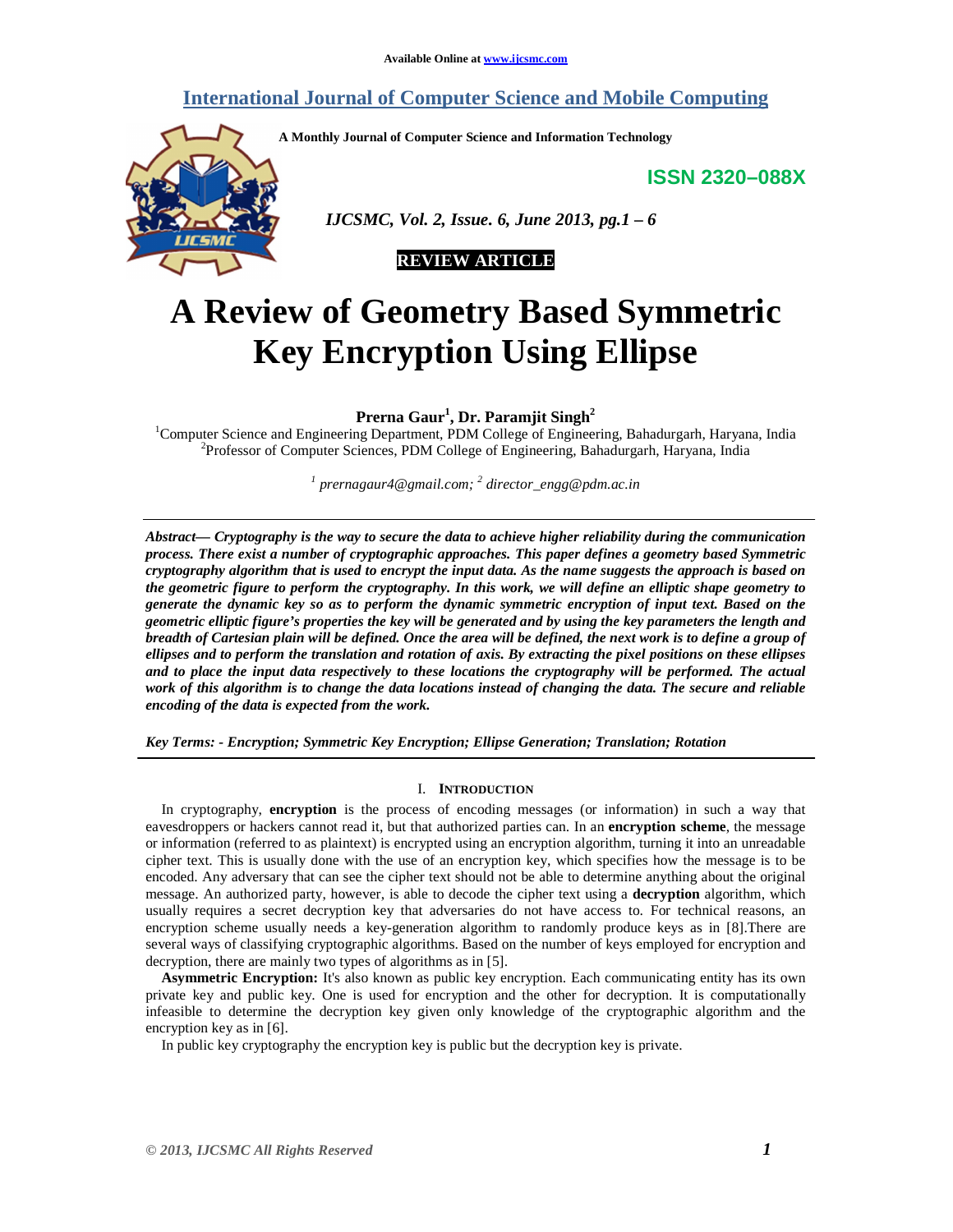

Fig. 1 Public Key Encryption

The problem of public key cryptosystem is that one has to do massive computation for encrypting any plain text. Due to massive computation the public key cryptosystem may not be suitable in securing data in ad hoc sensor networks as in [2].

**Symmetric Encryption:** The same key is used for both encryption and decryption and it is shared between the two communicating parties. In symmetric key cryptography, a single key is used for both encryption and decryption. The sender uses the key (or some set of rules) to encrypt the plaintext and sends the cipher-text to the receiver. The receiver applies the same key (or rule-set) to decrypt the message and recover the plaintext. Because a single key is used for both functions, secret key cryptography is also called symmetric encryption. With this form of cryptography, it is obvious that the key must be known to both the sender and the receiver as in [3].

The merit of 'symmetric key cryptography' is that the key management is very simple as one key is used for encryption as well as for decryption. In case of symmetric key cryptography the key is secret as in [2].



Fig. 2 Symmetric Encryption

#### II. **RELATED WORK**

In 2007, Reference [1] proposed cryptosystem based on a new algebraic structure with simple and flexible properties. This cryptosystem is constructed from Cyclic Geometric Progressions over polynomial ring in finite field, in which it is considered as a poly alphabetic cipher. Simple scheme for cryptosystem using the cyclic geometric progression over polynomial ring is described. The new structure of multiplicative group and Cyclic over polynomial ring is also mentioned in this paper. With all characteristics of CGPs and the efficiency in the implementation, the newly proposed method may be very practical to use in the on-line computer system. For instance, strong requirement of data security and reliability by using mobile telephone to transmit data, voice and image across the sky can be greatly satisfied with the scheme. It's limitation is that it's computationally complex. According to Hoai Bac et al. "Our techniques have a number of crucial advantages. They are provably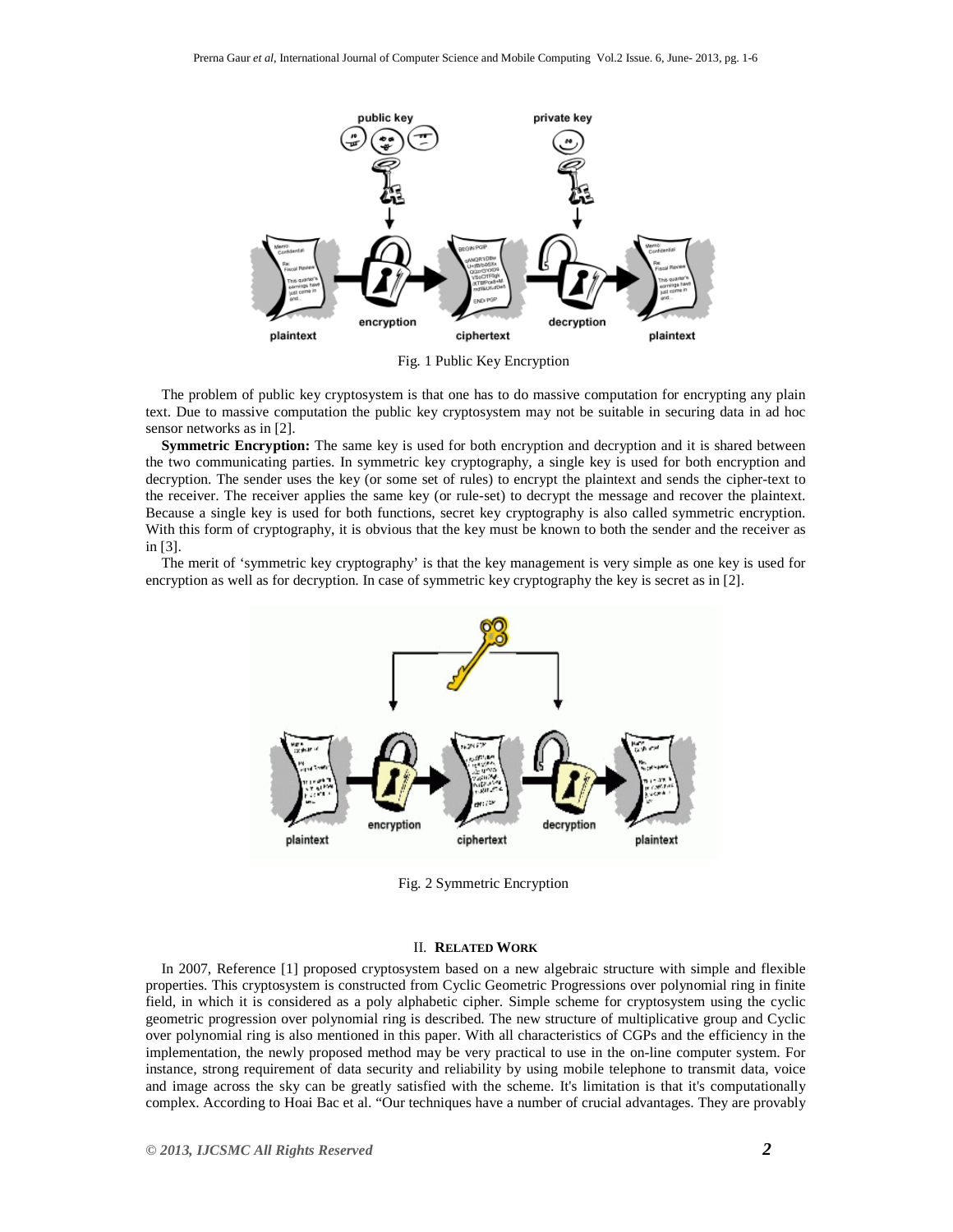secure: they provide provable secrecy for encryption. The algorithms we present are simple, fast and easily implemented in terms of encryption as well as decryption."

In 2009, Reference [3] explained that Symmetric Key Cryptography is one of the prominent means of secure data transfer through unreliable channel. It requires less overhead than Public Key Cryptosystem. They presented a new algorithm based on 2-d geometry using property of circle, and circle-centered angle. It is a block cipher technique but has the advantage of producing fixed size encrypted messages in all cases. It incorporates low computational complexity with fairly high confidentiality than the previous techniques.

In 2012, Reference [7] proposed a symmetric key encryption algorithm known as Chakra Algorithm. It's a process of encrypting the data with the concepts of Cartesian Co-ordinate Geometry and circle generation. This technique also uses circle as the geometric figure like the previous one but in this the key is much more complex than previous technique's.

According to this " The process considers the translation and rotation of axis when the data is grouped in circles each circle holds a portion of data. Unlike the other current algorithms, in Chakra Algorithm we will not directly change the data instead location of data. Here the random plaintext bits are placed on the fixed size Cartesian grid and the circles generated at origin and translated to consent circle center. The encryption technique adapts rotation of circumference points with some angle for all circles. The drawbacks in chakra algorithm are the sine and cosine functions used during rotation of a circle which mostly give irrational numbers making it difficult to store the original value. A circle is rotated by  $45^{\circ}$  then the point (1,1) becomes (0,1.414..) the irrational numbers causing the problem. The rotational angle  $(90^\circ, 180^\circ \text{ etc.})$  are only possibilities where both sine and cosine functions are rational numbers".

### III. **OVERVIEW OF ALGORITHM**

The presented work is about to perform the symmetric cryptography by using the geometric elliptical figure. The presented approach is based on the geometric figure based cryptography and we have selected the ellipse as the geometric figure. Based on the defined figure's geometry analysis the dynamic key as well as the dynamic key cryptography will be implemented. The presented work will be implemented in two major stages, first to analyse the geometric figure and based on the initial analysis the dynamic symmetric key will be generated. Now based on these parameters the cryptography work area will be defined in terms of rectangular axis. The area will be extended on each side based on the horizontal and vertical radius of the geometric figure.

To identify the elliptic boundary area the bresenhams ellipse drawing algorithm will be implemented. The obtained pixel positions will be elected as the positions to locate the data values. In same way the whole plain area will be covered by the intersecting ellipses. Now we have to perform the basic transformations on these ellipses in terms of rotation defined at a particular angle and the transformation of the actual data will be performed. The main objective of the work is to change the location of data instead of changing the data values so that a safe cryptography will be performed.

**Key:** The key mainly consists of 3 parts

- Major axis and Minor axis of ellipse
- Length and Breadth of the Cartesian plain
- Array of angles each ellipse is rotated

The basic steps involved in the work are given as under.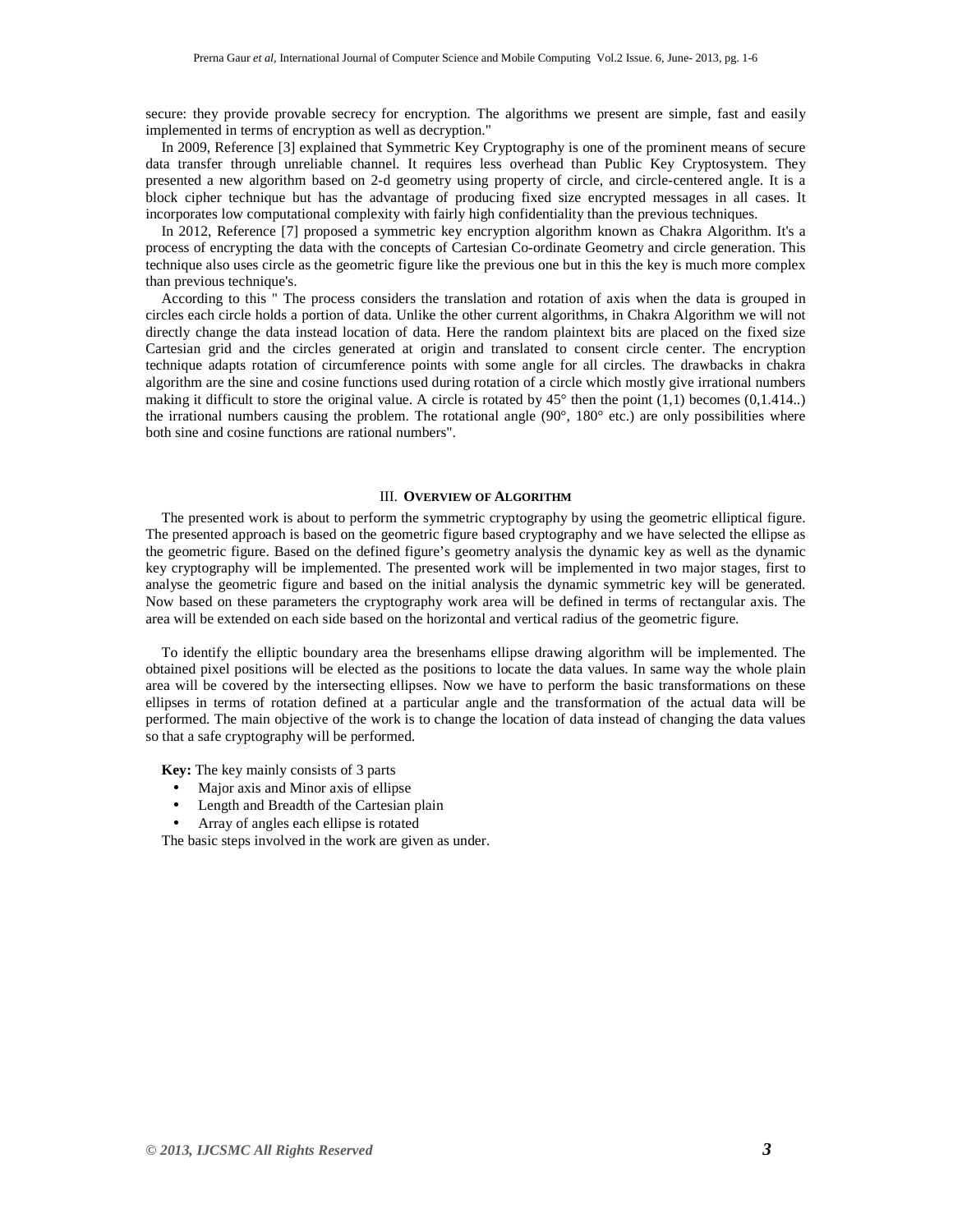

Fig. 3 Flow Diagram of proposed approach

This encryption technique is based on the principles of the Cartesian system given below.

**A) Translation of Cartesian Co-ordinates:-** A Translation is applied to any object by repositioning it along a straight line path from one co-ordinate location to another.

**B) Rotation of Cartesian Co-ordinates:-** A 2-dimensional rotation is applied to an object by repositioning it along a circular path in X- Y plane.

**A) Translation: -** Let (x,y) be a random point in a Cartesian plain and (a,b) be a point to which the axis is moved to then the resultant coordinate will be (x',y') given by the following formula [3].

$$
(x',y')=(x+a,y+b)
$$

**B) Rotation:** - Let  $(x,y)$  be a random point in the Cartesian plain and the plain is rotated by  $\theta$  then the new coordinates are given below [3].

$$
(x',y') = ( (x \cos\theta - y\sin\theta), (x\sin\theta + y\cos\theta))
$$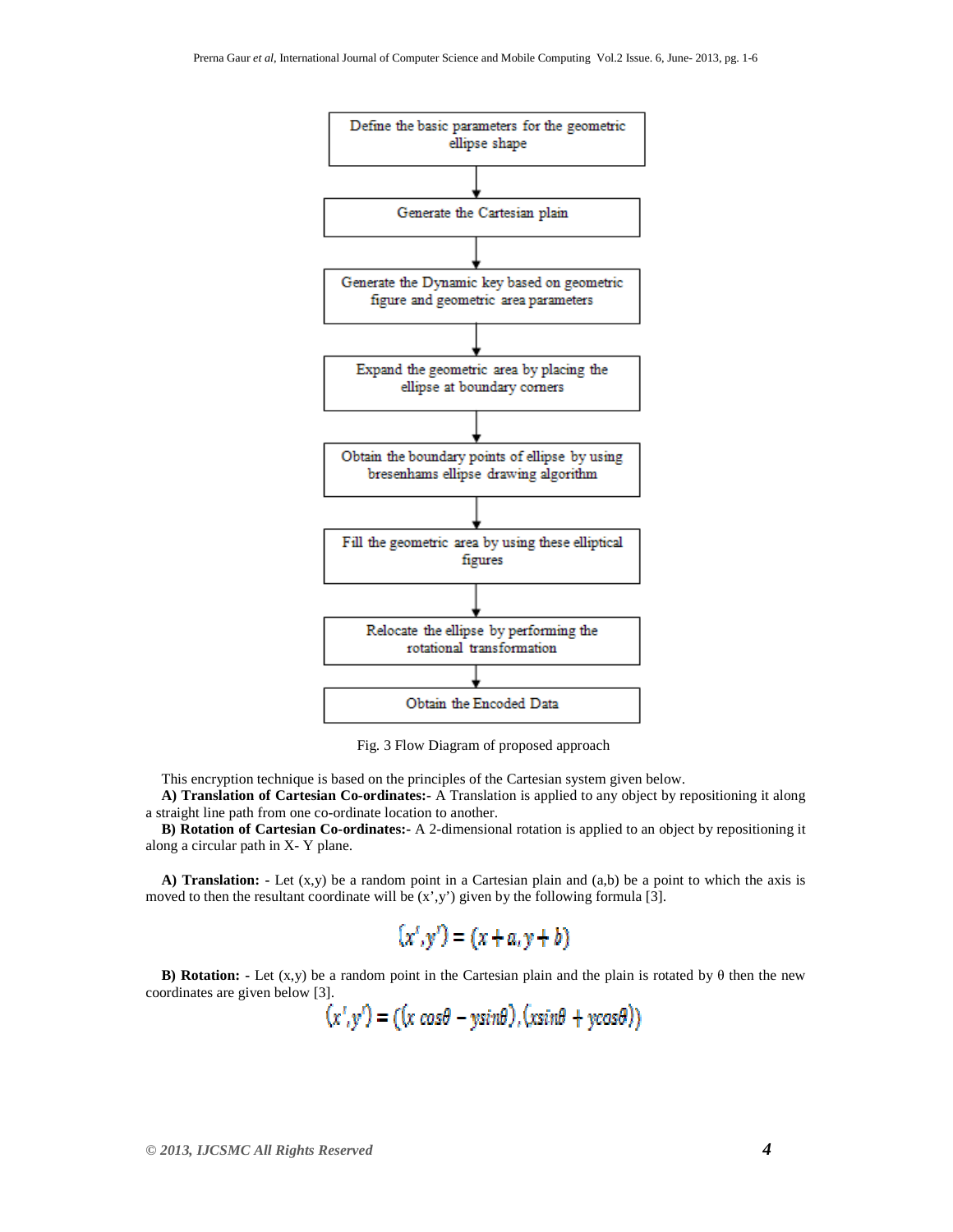#### IV. **NEW SYMMETRIC KEY ALGORITHM**

It's a modern symmetry key encryption technique, which uses the concepts of Cartesian coordinate and ellipse transformation (rotation & translation). Data types used in the algorithm are :-

1. X-Length (XL): Length of the x-axis in the Cartesian plane.

2. Y-Length (YL): Length of the y-axis in the Cartesian plane.

3. Length of major axis (2a) and minor axis (2b) of ellipse.

4. Point(x, y, data bit): A point data type consists of three parameters its x and y coordinate and the data bit(0

or 1) that is present in that location. Grid is a collection of points. An ellipse is a portion of grid

5. P: Length of bit stream of plain text (bit 0 or 1).

6. Ellipse: User defined data class contains Ellipse Center (xc, yc), X-Coordinate and Y-Coordinate.

The major steps of algorithm are explained below:-

**Step 1:** Collect data from the sender: XL: X-Length, YL:Y-Length, 2a: major axis, 2b: minor axis, , P-Plaintext (stream of bits).

**Step 2:** Create Cartesian Grid plain (XL\*YL)

**Step 3:** Generate ellipses using Bresenhams ellipse drawing algorithm.

**Step 4:** Add 1 bit of data at every integral Cartesian point that lies on ellipse.

Step 5: Perform translation and rotation of these ellipses so that bit position is changed.

**Step 6:** Cipher text is obtained.

## *A. Bresenhams Ellipse Drawing Algorithm*

**Step 1:** Start the process.

**Step 2:** Input two radii i.e rx, ry and ellipse center (xc,yc) and obtain the first point on the circumference of an ellipse centered on the origin  $(x0,y0) = (0,ry)$ .

Initialize "x" and "y" as below:-

 $x = 0$  $y = ry$ **Step 3:** Calculate the initial value of the decision parameter as  $Px = 0$  $Py = 2 \cdot rx^2 \cdot y$  $P = ry^2 - (rx^2 * ry) + (0.25 * rx^2)$ **Step 4:** while  $Px < Py$ [Repeat steps 5 to 7] Step 5:  $Px = Px + 2 * ry^2$  and  $x = x + 1$ **Step 6:** If  $P < 0$ <br>**P** = **P** + ry<sup>2</sup> + **P**x else<br> $Py = Py - 2 * rx^2$  $P = P + ry^2 + Px - Py$  $y = y - 1$ **Step 7:** Draw Points for 4 octants Step 8:  $P = ry^2$  \*  $(x + 0.5)^2 + rx^2 (y - 1)^2 - rx^2$  \*  $ry^2$ 

**Step 9:** While  $y > 0$ [Repeat steps 10 to 12] **Step 10:**  $Py = Py - 2 * rx^2$  and  $y = y - 1$ **Step 11:** if  $P > 0$ <br> $P = P + rx^2 - Py$ dsa  $Px = Px + 2 \cdot ry^2$  $P = P + rx^2 - Py + Px$  $x = x + 1$ **Step 12:** Draw Points for 4 octants **Step 13:** Exit